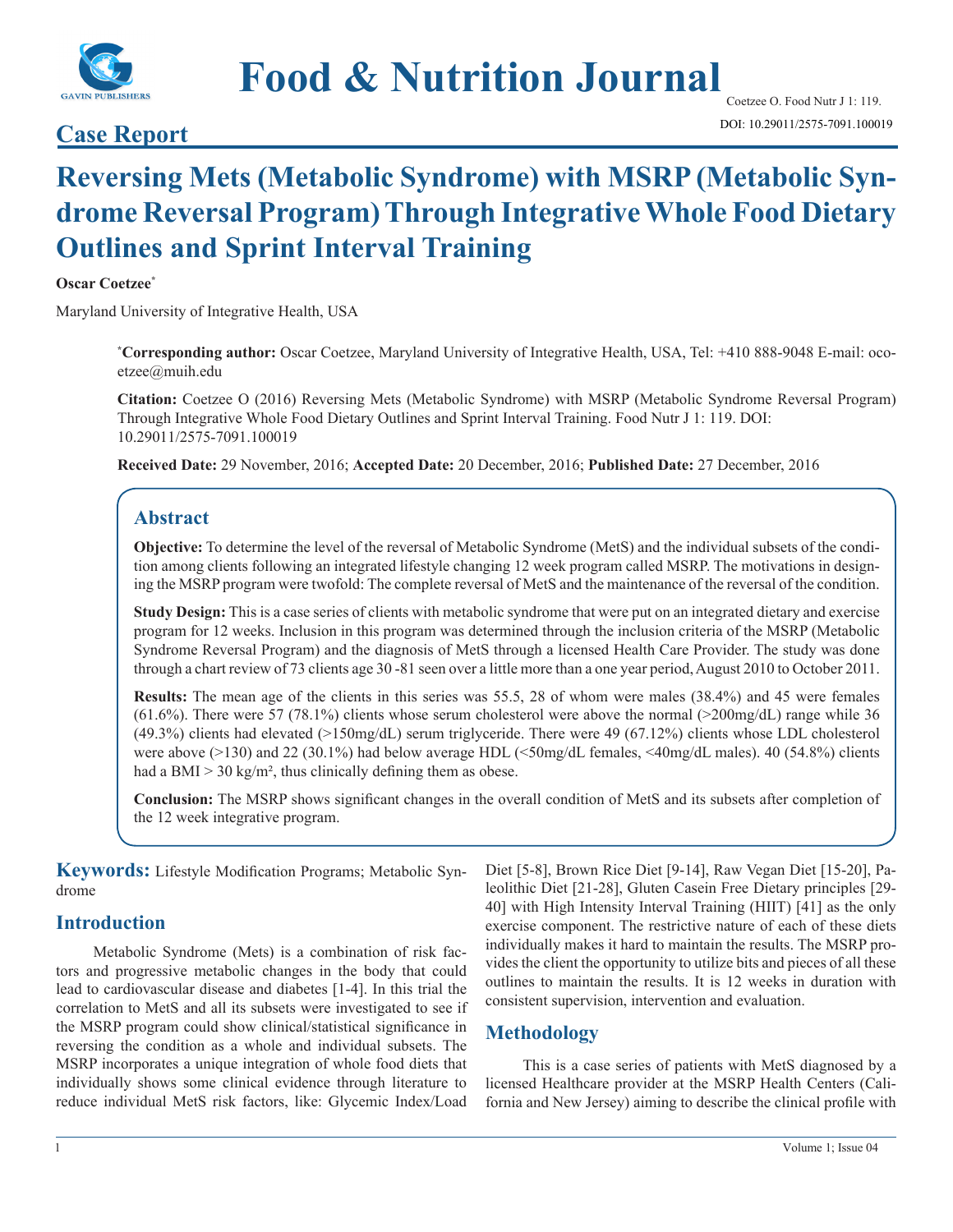special emphasis on the prevalence of the metabolic syndrome. The study was done through a chart review of 73 selected patients aged 30 years old and above with a diagnosis of MetS seen over a one year period between August 2010 to September 2011 at the MSRP Health Centers. MSRP Health Centers include clinical and exercise components, all dietary and exercise education were done "on site" and "in house". Clients were seen as outpatient, with 3 times per week Sprint Interval Training, once every two weeks of weigh in on Tanita Segmental Bio-Impendence Scale to measure BMI, Fat Mass, Fat Free Mass and segmental analysis and monthly nutritional seminars about dietary protocols, there were also bi-weekly meetings with a MSRP Lifestyle Educator (LE) to determine compliancy. A LE is a former client that graduated the program and has maintained success post the one year mark at least. Lifestyle Educators are a great asset to the program due to the fact that they have been through the program steps, have done all the dietary protocols and can be very motivating for the new client as a support unit. A minimum of 2 out of 3 exercise classes per week and following the dietary protocols were deemed compliant. Compliancy in the dietary section was measured through questionnaires evaluated by a clinical nutritionist bi-weekly, any foods that were supposed to be eliminated due to inflammatory potential in a protocol needed to be adhered to 100%, thus if gluten were to be eliminated there had to be 100% adherence etc. To further assure dietary compliance the meals were cooked through local restaurants so the clients did not have to be worried about preparing the exact meal plans. There were group meetings going over every new protocol in Weeks 1, 4, 8 and 12 evaluating the upcoming protocols and the next step once completing program. These meetings were educational in nature to inform clients how to integrate these dietary changes permanently. The dietary protocols for the 12 weeks were as follows:

- 1. Week 1 4: Follow the Glycemic Index Protocol [42]
- 2. Week 5 8: Follow Integrated 21 Day Protocol [43]
- 3. Week 9 10: Follow Paleo Diet for "Athletes" [44]
- 4. Week 11 12: Follow Combination and Maintenance Protocol [45]

Every client had 24 hour access to e-mailing any questions and concerns about program, these questions were answered by clinical nutritionists.

Out of the 73 clients only 4 opted to prepare the meals themselves, but were kept in the study as long as they adhered to the dietary rules and 2 out of 3 exercise classes per week. All prescription medications that clients were on were not interfered with, however all basic supplementation was stopped for this trial. The trial included no neutraceutical based supplements. Only ascorbic acid and "Superfood" [46] a dehydrated whole food green supplement was integrated with raw vegetable juicing. All of the clients included in the study underwent determination of the serum total cholesterol, triglyceride, HDL, LDL, some of the clients had fasting glucose measurements and blood pressure measurements. Metabolic syndrome also known as Syndrome X was diagnosed according to MSRP Inclusion criteria: A fasting blood glucose level greater than 100 mg/dl or are on glucose lowering medications or have Type II Diabetes, a waistline of 40 inches or more for men, 35 inches or more for women (measured across the belly) or BMI is >30 kg/m², central obesity can be assumed and waist circumference does not need to be measured, a High Density Lipoprotein (HDL) less than 40mg/dl (men) or under 50mg/dl (women), a blood pressure of 130/85 mm Hg or higher or are on blood pressure medications Raised triglycerides:  $> 150$  mg/dL (1.7 mmol/L), or specific treatment for this lipid abnormality Raised low density lipoprotein: > 130 mg/dL, or specific treatment for this lipid abnormality, Raised total cholesterol:  $>$  200 mg/dL, or specific treatment for this lipid abnormality, people with other clinical features of "insulin resistance" including skin changes ("dirty skin on the back of the neck or underarms) or skin tags (usually on the neck). 6 or 7 new clients were enrolled per month for a three month (12 week) period. The intake of the study was 12 months in duration, which meant the last group started in August 2011 and finished at the end of October 2011. Total intake were 79 clients, 73 finished the entire program, 6 dropped out, 4 citing financial reasons, 1 had a career change and moved, 1 undetermined. The program was an out of pocket expense for each client, a standard monthly fee that included all exercise, food and nutritional counseling and group meetings. This program was run in Long Branch, NJ, Blairstown, NJ and Palm Spring, CA. All these demographics were of above average income.

## **Results/Statistical Data**

A total of 73 clients with findings of MetS were selected for the study, of which all charts were available for review. Out of the 73 none were excluded. The mean age of the clients in this series was 55.5, 28 of whom were males (38.4%) and 45 were females  $(61.6\%)$ . There were 57 (78.1%) clients whose serum cholesterol were above the normal (>200) range while 36 (49.3%) clients had elevated (>150) serum triglyceride. There were 48 (65.8%) clients whose LDL cholesterol were above  $(>130)$  and 22 (30.1%) had below average HDL (<50 females, <40 males). 43 (58.9%) clients had a BMI > 30 thus clinically defining them as obese. The uniqueness of MetS and its wide diagnostic criteria forces one to look at overall changes and subset data evaluation.

Including (n=73) in an overall evaluation the following statistical changes were observed, see Table 1. In an evaluation of the subset groups (triglycerides  $n = 36$ , total cholesterol  $n = 57$ , LDL  $n = 49$ , HDL  $n = 22$ , BMI  $n = 40$ ), focusing only on the individual inclusion criteria and their individual results the following statistical changes were observed see Table 2.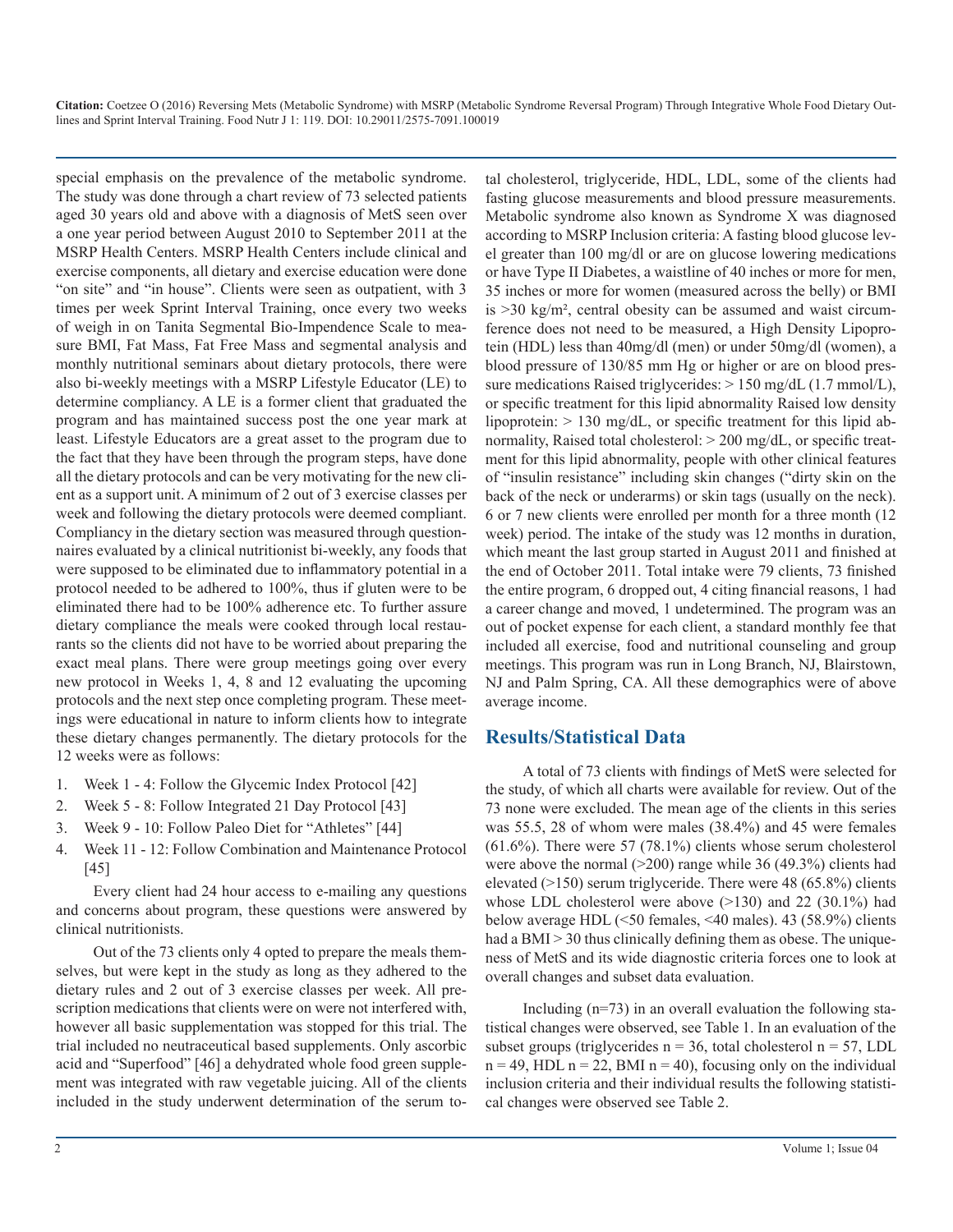| <b>Lab Test</b>          | $n = 73$ | <b>Mean Pre</b> | <b>Mean Post</b> | $Pt. +/-$ | % Change   |  |
|--------------------------|----------|-----------------|------------------|-----------|------------|--|
| Triglycerides            | 73       | 163.53          | 99.59            | $-63.94$  | $-39.10\%$ |  |
| <b>LDL</b>               | 73       | 143.82          | 110.11           | $-33.71$  | $-23.44\%$ |  |
| <b>HDL</b>               | 73       | 55.89           | 54.19            | $-1.7$    | $-0.03\%$  |  |
| <b>Total Cholesterol</b> | 73       | 226.84          | 183.56           | $-43.28$  | $-19.08\%$ |  |
| Weight                   | 73       | 203.26          | 177.75           | $-25.51$  | $-12.60\%$ |  |

| <b>Lab Test</b>               | $n = 73$ | <b>Mean Pre</b> | <b>Mean Post</b> | $Pt. +/-$ | $%$ Change | <b>Ref. Range</b>     | Reversal | Reversal% |
|-------------------------------|----------|-----------------|------------------|-----------|------------|-----------------------|----------|-----------|
| Triglycerides                 | 36       | 235.69          | 121.01           | $-114.68$ | $-48.66%$  | < 150                 | 29       | 49.31%    |
| LDL                           | 49       | 163.63          | 119.33           | $-44.3$   | $-27.07\%$ | < 130                 | 31       | 63.27%    |
| <b>HDL</b>                    | 22       | 38.05           | 41.96            | 3.91      | 10.28%     | >40 <sub>m</sub> /50f |          | 18.18%    |
| <b>Total Choles-</b><br>terol | 57       | 242.71          | 191.46           | $-51.25$  | $-21.12%$  | < 200                 | 34       | 78.08%    |
| BMI                           | 40       | 35.22           | 30.91            | $-4.31$   | $-12.24%$  | $<$ 30                |          | 20.51%    |

**Table 1:** Overall.

**Table 2:** Subset.

It is evident that there are significant changes in both evaluations, however in the individual subset analysis (individual inclusion criteria) the results are even more profound statistically. In MetS due to the expanded inclusion criteria it is very rare to find a client with all MetS inclusion criteria. However the individual analysis shows that every category has potential of bettering or ultimately reversing the subset to more optimal criteria, as laid out by American Medical Association metabolic/lipid profile reference ranges.

Triglycerides overall (n=73) reduced by 39.10%, in the subset group (n=36) by 48.66% with an overall reversal to optimal criteria of 49.31%, thus 29/36 individuals did not only lower triglycerides but also changed their numbers to the reference ranges of optimal blood work (< 150mg/dl). LDL overall (n=73) reduced by 23.44%, in subset group ( $n=49$ ) by 27.07% with an overall reversal to optimal criteria of 63.27%, thus 31/49 individuals did not only lower LDL but also changed their numbers to the reference ranges of optimal blood work (< 130mg/dl). HDL overall (n=73) reduced by 0.03% (thus no clear positive change), in the subset group HDL (n=22) there was an increase of 10.28% (positive increase), with an overall reversal to optimal criteria of 18.18%, thus 4/22 individuals did not only increase HDL but also reached optimal reference range status (F > 50mg/dl, M > 40mg/dl). Total cholesterol overall (n=73) reduced by 19.08%, in the subset group (n=57) by 21.12%, but a profound 78.08% reversal to optimal criteria in this subset group, thus 34/57 no longer have that inclusion criteria (> 200mg/dl). BMI in the subset group reduced by 12.24%  $(n=40)$ , with a reversal of BMI to optimal  $(\leq 30 \text{ kg/m2})$  at 20.51%. Overall weight loss did not need to be put into a subset group as weight is not a inclusion criteria directly, however (n=73) had a pre mean weight of 203.26 lbs and a post mean weight of 177.75

lbs thus an average weight loss of 25.51 lbs or 12.60% reduction in weight in 12 weeks.

#### **Biases and Confounders**

The major biases of the MSRP could be outlined as follows:

- The research study was done by the clinicians of the MSRP - bias
- There was no control group thus a standard case series study
- There was no selection bias strict outline in inclusion criteria was followed
- There was no information bias all information collected was standardized
- There was no surveillance bias  $-$  no changes in screening techniques
- There was no lead time bias prescreening tests were all standardized
- There could be publication bias MSRP clinicians did trial analysis

The confounders from a nutritional perspective were narrowed down extensively by the preparation of all meals through one restaurant. All participants ate the same foods, cooked with the same ingredients. All weigh-ins were done at the same time of the day every time. There was inconsistency in the measurement of fasting glucose by some physicians and blood pressure, thus those two criteria had to be eliminated from the final statistical data.

### **Conclusion**

The literature shows that Therapeutic Lifestyle Modification (TLM) Programs show promise in reversing MetS [47-55]. How-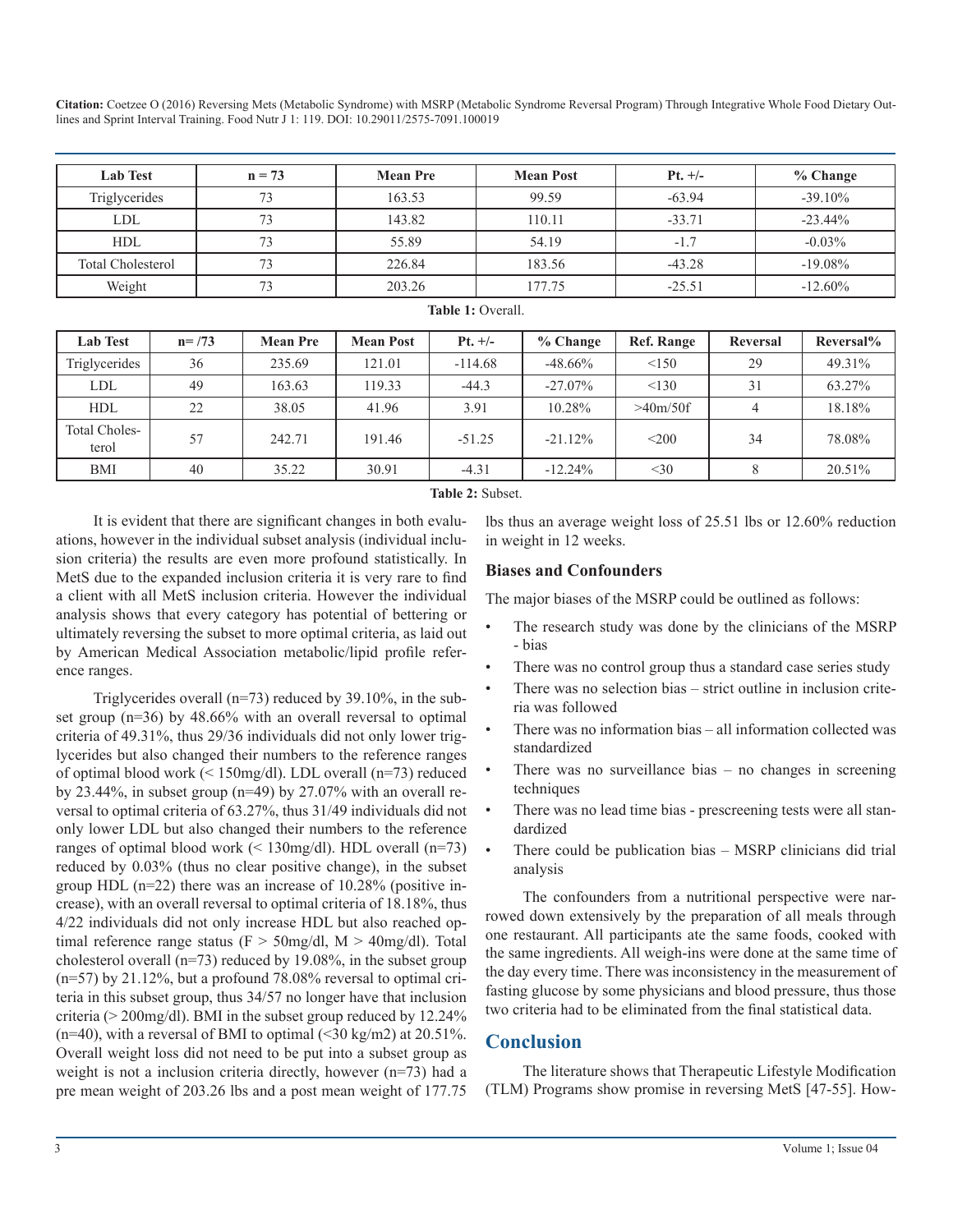ever few TLM programs are combined into one standardized intervention modality, thus providing the client with an all inclusive program. The MSRP provides this and the following:

- 1. Proper effective exercise program, that has health benefits, not too time consuming and can be maintained by all ages
- 2. Proper dietary protocols that have enough variety and choices that people can make permanent lifestyle adjustments by incorporating them
- 3. Proper "recovery" protocols so that when a person goes off the MSRP, they can get back on track for future maintenance

From the results achieved in this study there is significant data to suggest that the MSRP has a strong connection to reversing MetS. One factor that can be addressed is the marginal decrease in the HDL (0.03%) in the total evaluation, it must be remembered that not all participants had levels of HDL lower than  $(F > 50mg)$ dl,  $M > 40$ mg/dl), thus there was not a significant increase. However only 4/22 in the subset group had a complete reversal of this category of HDL (18.18%) with the total increase in this group of (10.26% or 3.91 point increase in HDL) this is a good progression, but maybe adding in supplements for this component will be a helpful aid in further increasing the HDL in future studies. A lot more research needs to be done preferably comparing the MSRP to another similar program in a Randomized Controlled Trial. What makes the MSRP different is the integration of various dietary outlines from a whole food perspective to achieve its goals. This could account for the compliancy on this program. The MSRP is a cost prohibitive program, however if the costs of the illness are measured for the future, the cost of the reversal and maintenance is very little by comparison. The Case Series Study is the only true viable option for a small business or group of clinicians to evaluate the efficacy of their protocols. The case report and case series studies even though frowned upon can be a great tool in Evidence Based Nutrition. It is a great way to put a client/s on a monitored protocol and accumulate data to form a case series. This is the most practical way for a small EBN practice to put their therapies/ interventions to the test like the MSRP. Recently there has been a vocal pressure group within the medical profession calling for the reinstatement of the humble case report as a useful and valid contribution to medical science [56].

#### **References**

- 1. [Alberti KG, Zimmet P, Shaw J \(2005\) The metabolic syndrome a new](https://www.ncbi.nlm.nih.gov/pubmed/16182882) worldwide definition. Lancet 366:1059-1062.
- 2. [Grundy SM, Brewer HB, Cleeman JI, Smith SC, Lenfant D \(2004\) Defi](https://www.ncbi.nlm.nih.gov/pubmed/16182882)nition of metabolic syndrome: report of the National, Heart, Lung, and [Blood Institute/American Heart Association conference on scientific is](https://www.ncbi.nlm.nih.gov/pubmed/16182882)[sues related to definition. Circulation.109: 433-438.](https://www.ncbi.nlm.nih.gov/pubmed/16182882)
- 3. [Grundy SM, Cleeman JI, Daniels SR, Donato KA, Eckel RH, et al.](https://www.ncbi.nlm.nih.gov/pubmed/16182882)  (2005) Diagnosis and Management of the Metabolic Syndrome: An

[American Heart Association/National Heart, Lung, and Blood Institute](https://www.ncbi.nlm.nih.gov/pubmed/16182882) [Scientific Statement. Circulation 112: 2735-2752](https://www.ncbi.nlm.nih.gov/pubmed/16182882).

- 4. [World Health Organization \(1999\) Definition, diagnosis and classifi](https://www.ncbi.nlm.nih.gov/pubmed/16182882)cation of diabetes mellitus and its complications. Report of a WHO [consultation.](https://www.ncbi.nlm.nih.gov/pubmed/16182882)
- 5. [Foster-Powell K, Holt SH, Brand-Miller JC \(2002\) International table of](https://www.ncbi.nlm.nih.gov/pubmed/16182882)  glycemic index and glycemic load values. Am J Clin Nutr. 76: 5-56.
- 6. [Thomas D and Elliott EJ \(2009\) Low glycemic index, or low glycemic](https://www.ncbi.nlm.nih.gov/pubmed/16182882)  load, diets for diabetes mellitus (Review). Cochrane Database of Sys[tematic](https://www.ncbi.nlm.nih.gov/pubmed/16182882)
- 7. [Kelly SAM, Frost G, Whittaker V, Summerbell CD \(2004\) Low glycae](https://www.ncbi.nlm.nih.gov/pubmed/16182882)mic index diets for coronary heart disease. The Cochrane Library.
- 8. [http://summaries.cochrane.org/CD006296/low-glycaemic-index-or](https://www.ncbi.nlm.nih.gov/pubmed/16182882)low-glycaemic-load-diets-for-diabetes-mellitus.
- 9. [Kuriyan R, Gopinath N, Vaz M, Kurpad AV \(2005\) Use of rice bran oil in](https://www.ncbi.nlm.nih.gov/pubmed/16182882)  patients with hyperlipidaemia. Natl Med J India. 18: 292-296.
- 10. [Most MM, Tulley R, Morales S, Lefevre M \(2005\) Rice bran oil, not](https://www.ncbi.nlm.nih.gov/pubmed/16182882)  fiber, lowers cholesterol in humans. Am J Clin Nutr. 81: 64-68.
- 11. [Panlasigui LN and Thompson LU \(2006\) Blood glucose lowering ef](https://www.ncbi.nlm.nih.gov/pubmed/16182882)fects of brown rice in normal and diabetic subjects. Int J Food Sci Nut[r.](https://www.ncbi.nlm.nih.gov/pubmed/16182882)  [57: 151-158.](https://www.ncbi.nlm.nih.gov/pubmed/16182882)
- 12. [Qi Sun \(2010\) White Rice, Brown Rice, and Risk of Type 2 Diabetes in](https://www.ncbi.nlm.nih.gov/pubmed/16182882)  US Men and Women. Arch Intern Med 170: 961-969.
- 13. [Hsu TF, Kise M, Wang MF, Ito Y, Yang MD et al. \(2008\) Effects of pre](https://www.ncbi.nlm.nih.gov/pubmed/16182882)germinated brown rice on blood glucose and lipid levels in free-living [patients with impaired fasting glucose or type 2 diabetes. J Nutr Sci](https://www.ncbi.nlm.nih.gov/pubmed/16182882)  [Vitaminol \(Tokyo\). 54: 163-168.](https://www.ncbi.nlm.nih.gov/pubmed/16182882)
- 14. [Hirotoshi Utsunomiya, Akira Takaguri, Allison M Bourne, Katherine](https://www.ncbi.nlm.nih.gov/pubmed/16182882)  J Elliott, Shin-ichi Akazawa, et al. (2011) Brown Rice Inhibits Signal [Transduction of Angiotensin II in Vascular Smooth Muscle Cells. Amer](https://www.ncbi.nlm.nih.gov/pubmed/16182882)[ican Journal of Hypertension 24: 530-533](https://www.ncbi.nlm.nih.gov/pubmed/16182882).
- 15. [Koebnick C, Garcia AL, Dagnelie PC, Strassner C, Lindemans J, et al.](https://www.ncbi.nlm.nih.gov/pubmed/16182882)  (2005) Long-term consumption of a raw food diet is associated with fa[vorable serum LDL cholesterol and triglycerides but also with elevated](https://www.ncbi.nlm.nih.gov/pubmed/16182882)  [plasma homocysteine and low serum HDL cholesterol in humans. J](https://www.ncbi.nlm.nih.gov/pubmed/16182882)  [Nutr. 135: 2372-2378.](https://www.ncbi.nlm.nih.gov/pubmed/16182882)
- 16. [Waldmann A, Koschizke JW, Leitzmann C, Hahn A \(2005\) German](https://www.ncbi.nlm.nih.gov/pubmed/16182882)  vegan study: Diet, life-style factors, and cardiovascular risk profile. [Ann Nutr Metab 49:366-72.](https://www.ncbi.nlm.nih.gov/pubmed/16182882)
- 17. [Gary E Fraser, Karen Jaceldo-Siegl, Nico S Rizzo, Joan Sabate \(2011\)](https://www.ncbi.nlm.nih.gov/pubmed/16182882)  Vegetarian dietary patterns are associated with a lower risk of met[abolic syndrome: the Adventist Health Study 2. Diabetes Care. 34:](https://www.ncbi.nlm.nih.gov/pubmed/16182882) [1225-1227](https://www.ncbi.nlm.nih.gov/pubmed/16182882)
- 18. [Sörbris R, Aly KO, Nilsson-Ehle P, Petersson BG, Ockerman PA \(1982\)](https://www.ncbi.nlm.nih.gov/pubmed/16182882)  Vegetarian fasting of obese patients: a clinical and biochemical evalu[ation. Scandinavian journal of gastroenterology \[0036-5521\] Srbris yr](https://www.ncbi.nlm.nih.gov/pubmed/16182882)  [3: 417 -424](https://www.ncbi.nlm.nih.gov/pubmed/16182882)
- 19. [Wallentin L and Sköldstam L \(1980\) Lipoproteins and cholesterol es](https://www.ncbi.nlm.nih.gov/pubmed/16182882)[terification rate in plasma during a 10-day modified fast in man. Am J](https://www.ncbi.nlm.nih.gov/pubmed/16182882)  [Clin Nut 3: 1925-1931.](https://www.ncbi.nlm.nih.gov/pubmed/16182882)
- 20. [Sonia F Shenoy, Walker SC Poston, Rebecca S Reeves, Alexandra](https://www.ncbi.nlm.nih.gov/pubmed/16182882)  G Kazaks, et al. (2010) Weight loss in individuals with metabolic syn[drome given DASH diet counseling when provided a low sodium veg](https://www.ncbi.nlm.nih.gov/pubmed/16182882)[etable juice: a randomized controlled trial. Nutrition Journal 9: 8](https://www.ncbi.nlm.nih.gov/pubmed/16182882)